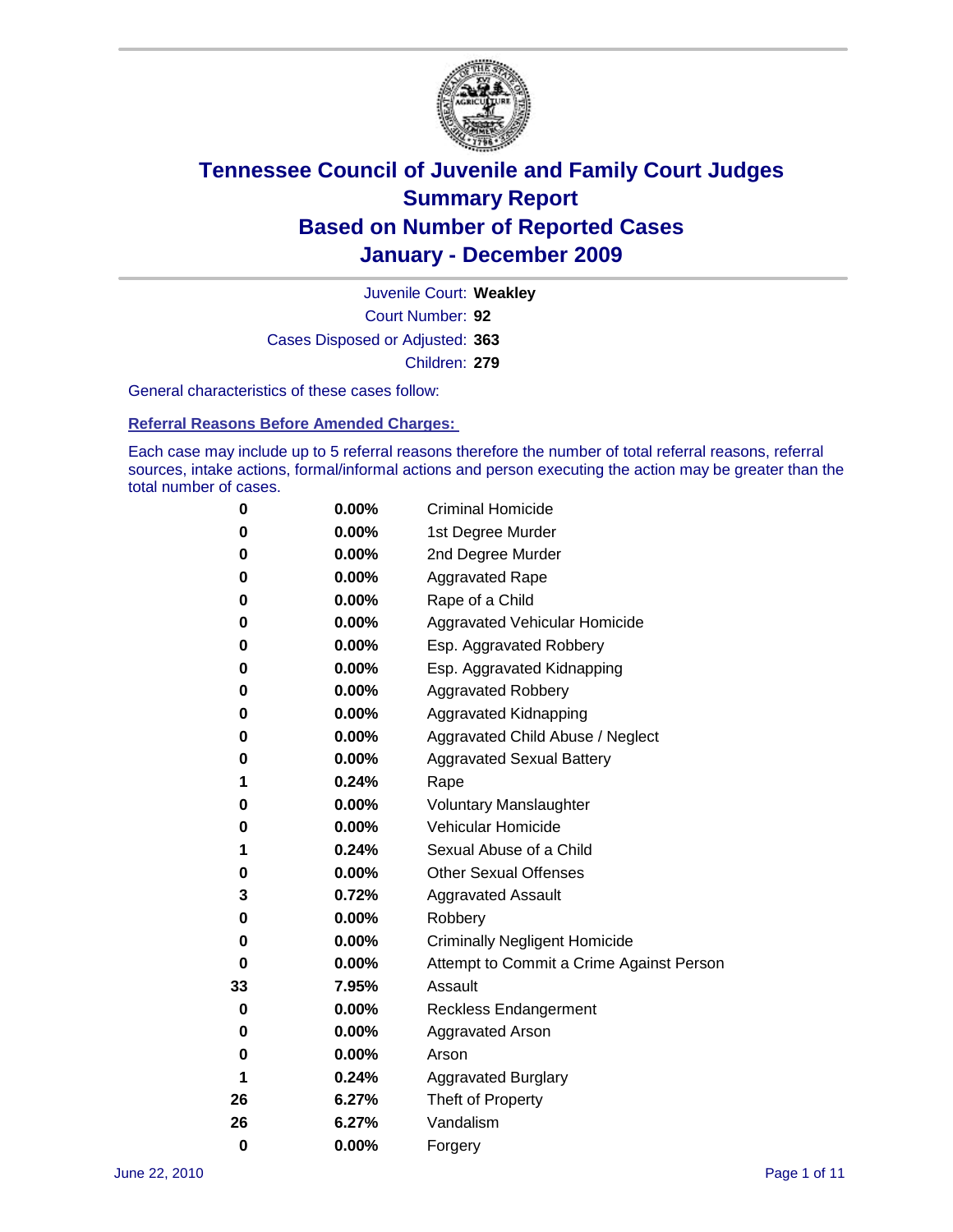

Court Number: **92** Juvenile Court: **Weakley** Cases Disposed or Adjusted: **363** Children: **279**

#### **Referral Reasons Before Amended Charges:**

Each case may include up to 5 referral reasons therefore the number of total referral reasons, referral sources, intake actions, formal/informal actions and person executing the action may be greater than the total number of cases.

| 0  | 0.00% | <b>Worthless Checks</b>                                     |
|----|-------|-------------------------------------------------------------|
| 0  | 0.00% | Illegal Possession / Fraudulent Use of Credit / Debit Cards |
| 7  | 1.69% | <b>Burglary</b>                                             |
| 0  | 0.00% | Unauthorized Use of a Vehicle                               |
| 0  | 0.00% | <b>Cruelty to Animals</b>                                   |
| 0  | 0.00% | Sale of Controlled Substances                               |
| 4  | 0.96% | <b>Other Drug Offenses</b>                                  |
| 10 | 2.41% | Possession of Controlled Substances                         |
| 0  | 0.00% | <b>Criminal Attempt</b>                                     |
| 3  | 0.72% | Carrying Weapons on School Property                         |
| 1  | 0.24% | Unlawful Carrying / Possession of a Weapon                  |
| 4  | 0.96% | <b>Evading Arrest</b>                                       |
| 0  | 0.00% | Escape                                                      |
| 1  | 0.24% | Driving Under Influence (DUI)                               |
| 18 | 4.34% | Possession / Consumption of Alcohol                         |
| 2  | 0.48% | Resisting Stop, Frisk, Halt, Arrest or Search               |
| 0  | 0.00% | <b>Aggravated Criminal Trespass</b>                         |
| 4  | 0.96% | Harassment                                                  |
| 0  | 0.00% | Failure to Appear                                           |
| 0  | 0.00% | Filing a False Police Report                                |
| 2  | 0.48% | Criminal Impersonation                                      |
| 18 | 4.34% | <b>Disorderly Conduct</b>                                   |
| 1  | 0.24% | <b>Criminal Trespass</b>                                    |
| 2  | 0.48% | <b>Public Intoxication</b>                                  |
| 0  | 0.00% | Gambling                                                    |
| 18 | 4.34% | <b>Traffic</b>                                              |
| 0  | 0.00% | <b>Local Ordinances</b>                                     |
| 0  | 0.00% | Violation of Wildlife Regulations                           |
| 0  | 0.00% | Contempt of Court                                           |
| 38 | 9.16% | Violation of Probation                                      |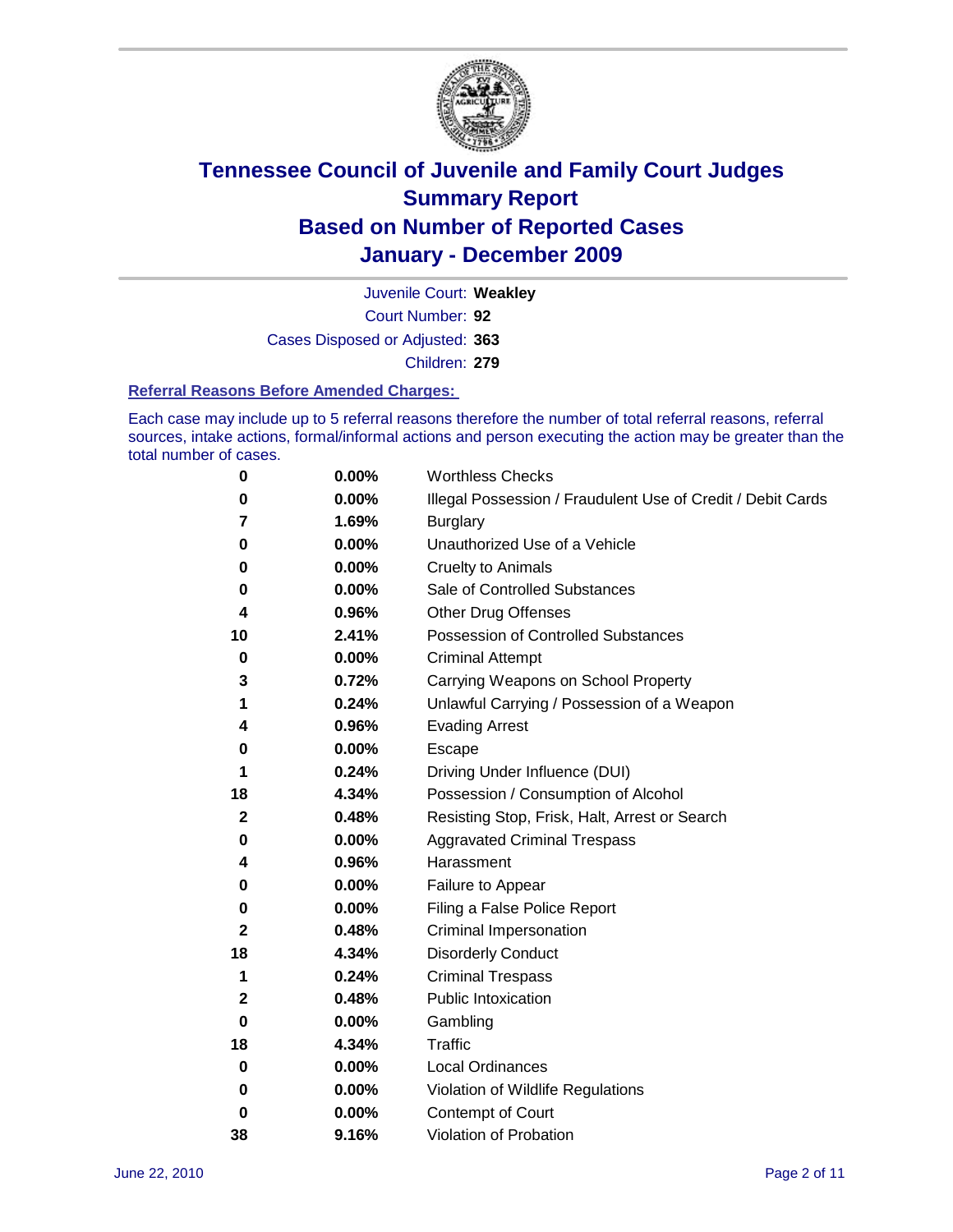

Court Number: **92** Juvenile Court: **Weakley** Cases Disposed or Adjusted: **363** Children: **279**

#### **Referral Reasons Before Amended Charges:**

Each case may include up to 5 referral reasons therefore the number of total referral reasons, referral sources, intake actions, formal/informal actions and person executing the action may be greater than the total number of cases.

| 0            | 0.00%    | Violation of Aftercare                 |
|--------------|----------|----------------------------------------|
| 9            | 2.17%    | Unruly Behavior                        |
| 90           | 21.69%   | Truancy                                |
| 10           | 2.41%    | In-State Runaway                       |
| 1            | 0.24%    | Out-of-State Runaway                   |
| 11           | 2.65%    | Possession of Tobacco Products         |
| 0            | $0.00\%$ | Violation of a Valid Court Order       |
| 12           | 2.89%    | <b>Violation of Curfew</b>             |
| $\bf{0}$     | $0.00\%$ | Sexually Abused Child                  |
| 0            | 0.00%    | <b>Physically Abused Child</b>         |
| 23           | 5.54%    | Dependency / Neglect                   |
| $\mathbf{2}$ | 0.48%    | <b>Termination of Parental Rights</b>  |
| 0            | 0.00%    | <b>Violation of Pretrial Diversion</b> |
| 3            | 0.72%    | Violation of Informal Adjustment       |
| 12           | 2.89%    | <b>Judicial Review</b>                 |
| 0            | $0.00\%$ | <b>Administrative Review</b>           |
| 0            | 0.00%    | <b>Foster Care Review</b>              |
| 12           | 2.89%    | Custody                                |
| 1            | 0.24%    | Visitation                             |
| 0            | $0.00\%$ | Paternity / Legitimation               |
| 0            | 0.00%    | <b>Child Support</b>                   |
| 0            | $0.00\%$ | <b>Request for Medical Treatment</b>   |
| 0            | $0.00\%$ | <b>Consent to Marry</b>                |
| 5            | 1.20%    | Other                                  |
| 415          | 100.00%  | <b>Total Referrals</b>                 |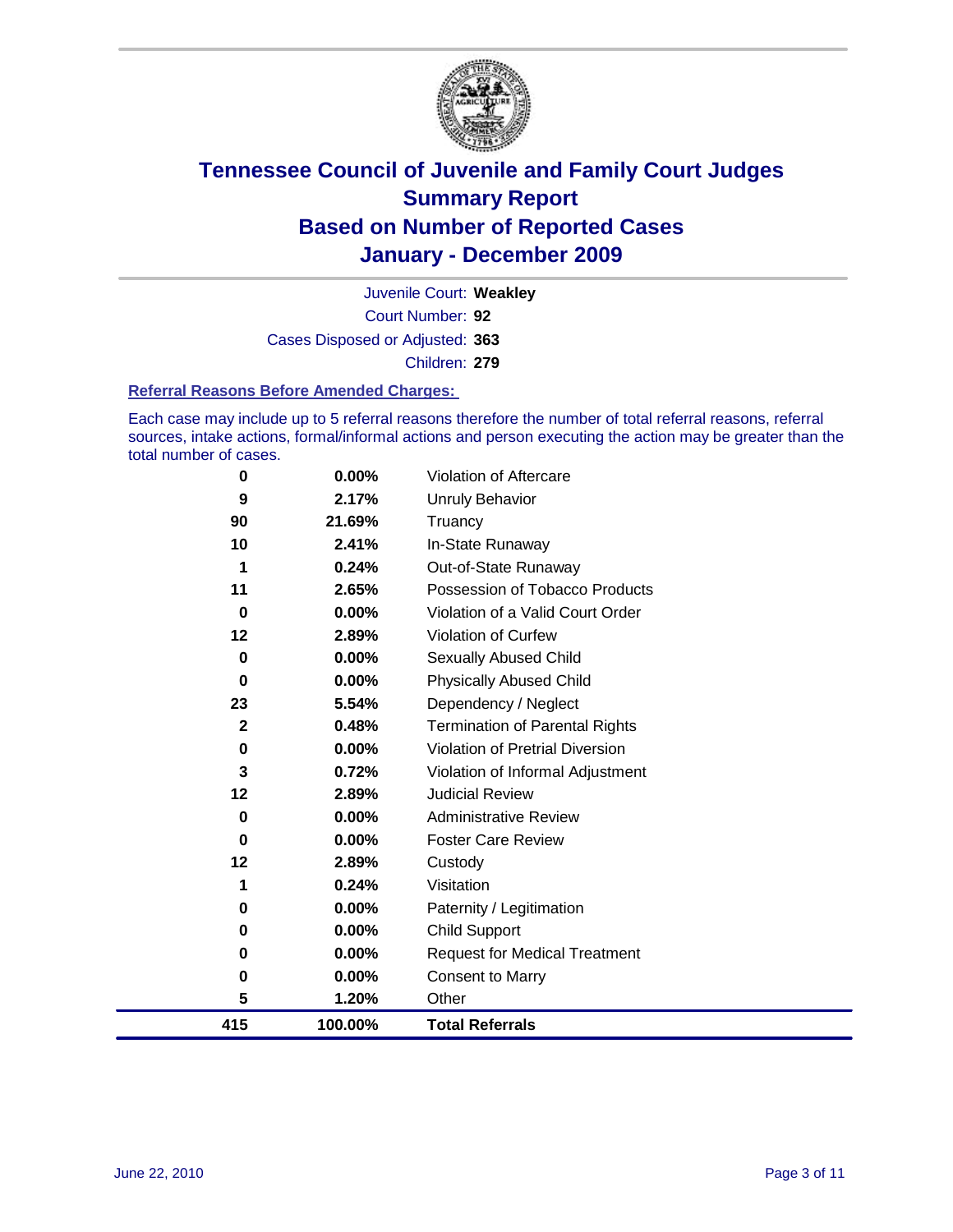

|                            | Juvenile Court: Weakley         |                                   |  |  |  |  |
|----------------------------|---------------------------------|-----------------------------------|--|--|--|--|
|                            | Court Number: 92                |                                   |  |  |  |  |
|                            | Cases Disposed or Adjusted: 363 |                                   |  |  |  |  |
|                            |                                 | Children: 279                     |  |  |  |  |
| <b>Referral Sources: 1</b> |                                 |                                   |  |  |  |  |
| 200                        | 48.19%                          | <b>Law Enforcement</b>            |  |  |  |  |
| 25                         | 6.02%                           | Parents                           |  |  |  |  |
| $\mathbf{2}$               | 0.48%                           | <b>Relatives</b>                  |  |  |  |  |
| $\bf{0}$                   | 0.00%                           | Self                              |  |  |  |  |
| 104                        | 25.06%                          | School                            |  |  |  |  |
| 0                          | 0.00%                           | <b>CSA</b>                        |  |  |  |  |
| 29                         | 6.99%                           | <b>DCS</b>                        |  |  |  |  |
| 0                          | 0.00%                           | <b>Other State Department</b>     |  |  |  |  |
| 0                          | 0.00%                           | <b>District Attorney's Office</b> |  |  |  |  |
| 45<br>10.84%               |                                 | <b>Court Staff</b>                |  |  |  |  |
| 0                          | 0.00%                           | Social Agency                     |  |  |  |  |
| 0                          | 0.00%                           | <b>Other Court</b>                |  |  |  |  |
| 9                          | 2.17%                           | Victim                            |  |  |  |  |
| 0                          | 0.00%                           | Child & Parent                    |  |  |  |  |
| 0                          | 0.00%                           | Hospital                          |  |  |  |  |
| 0                          | 0.00%                           | Unknown                           |  |  |  |  |
| 1                          | 0.24%                           | Other                             |  |  |  |  |
| 415                        | 100.00%                         | <b>Total Referral Sources</b>     |  |  |  |  |
|                            |                                 |                                   |  |  |  |  |

### **Age of Child at Referral: 2**

| 279 | 100.00%  | <b>Total Child Count</b> |
|-----|----------|--------------------------|
| 0   | $0.00\%$ | <b>Unknown</b>           |
| 0   | 0.00%    | Ages 19 and Over         |
| 67  | 24.01%   | Ages 17 through 18       |
| 71  | 25.45%   | Ages 15 through 16       |
| 49  | 17.56%   | Ages 13 through 14       |
| 26  | 9.32%    | Ages 11 through 12       |
| 66  | 23.66%   | Ages 10 and Under        |
|     |          |                          |

<sup>1</sup> If different than number of Referral Reasons (415), verify accuracy of your court's data.

<sup>2</sup> One child could be counted in multiple categories, verify accuracy of your court's data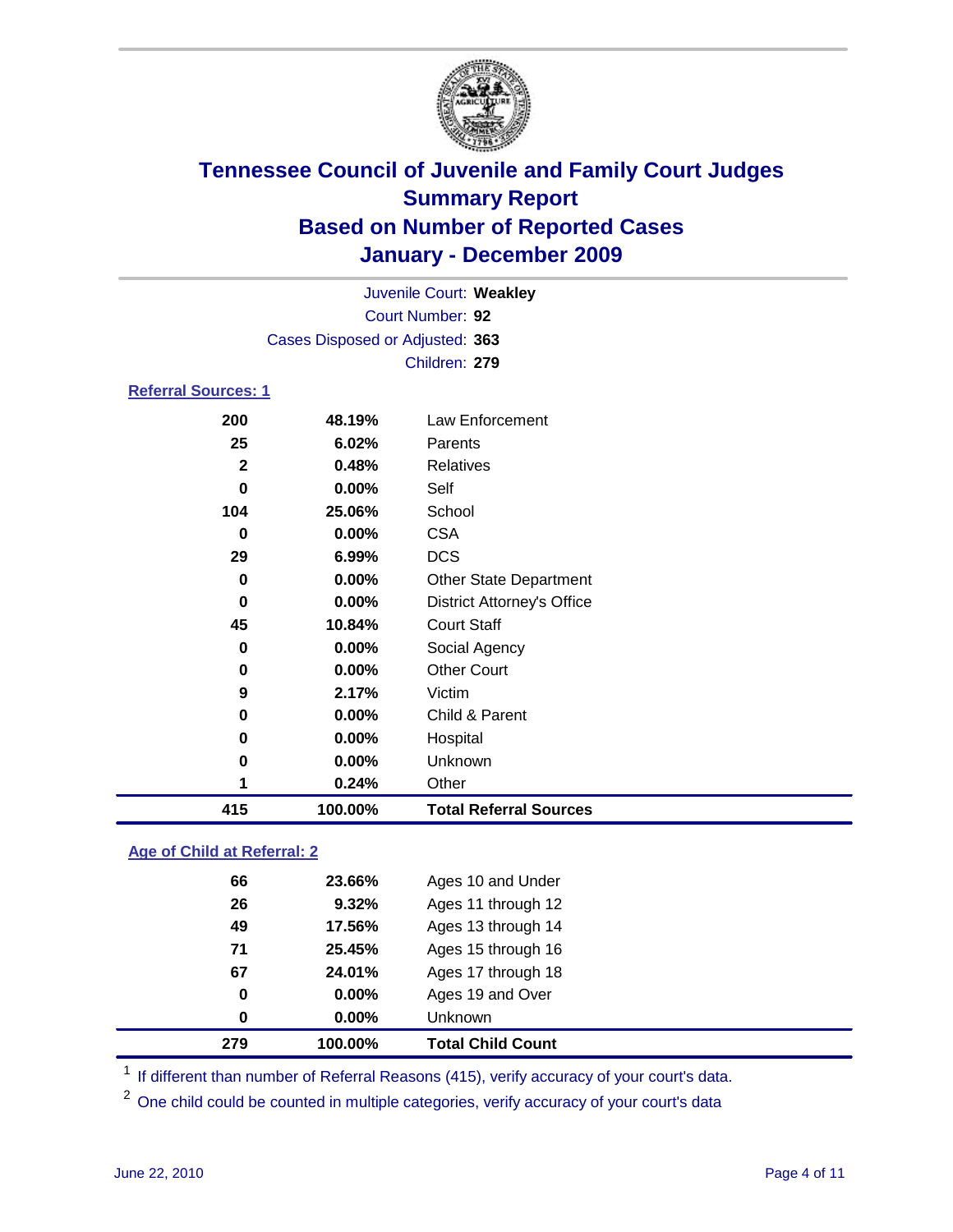

| Juvenile Court: Weakley                 |                                     |                          |  |  |
|-----------------------------------------|-------------------------------------|--------------------------|--|--|
|                                         | Court Number: 92                    |                          |  |  |
|                                         | Cases Disposed or Adjusted: 363     |                          |  |  |
|                                         |                                     | Children: 279            |  |  |
| Sex of Child: 1                         |                                     |                          |  |  |
| 170                                     | 60.93%                              | Male                     |  |  |
| 109                                     | 39.07%                              | Female                   |  |  |
| $\mathbf 0$                             | 0.00%                               | Unknown                  |  |  |
| 279                                     | 100.00%                             | <b>Total Child Count</b> |  |  |
| Race of Child: 1                        |                                     |                          |  |  |
| 219                                     | 78.49%                              | White                    |  |  |
| 48                                      | 17.20%                              | African American         |  |  |
| 0.00%<br>0                              |                                     | Native American          |  |  |
| 0                                       | 0.00%                               | Asian                    |  |  |
| 3                                       | 1.08%                               | Mixed                    |  |  |
| 9                                       | 3.23%                               | Unknown                  |  |  |
| 279                                     | 100.00%                             | <b>Total Child Count</b> |  |  |
| <b>Hispanic Origin: 1</b>               |                                     |                          |  |  |
| 6                                       | 2.15%                               | Yes                      |  |  |
| 192                                     | 68.82%                              | <b>No</b>                |  |  |
| 81                                      | 29.03%                              | Unknown                  |  |  |
| 279                                     | 100.00%                             | <b>Total Child Count</b> |  |  |
| <b>School Enrollment of Children: 1</b> |                                     |                          |  |  |
| 246                                     | 88.17%                              | Yes                      |  |  |
| 19                                      | 6.81%                               | No                       |  |  |
| 14                                      | 5.02%                               | Unknown                  |  |  |
| 279                                     | 100.00%<br><b>Total Child Count</b> |                          |  |  |

One child could be counted in multiple categories, verify accuracy of your court's data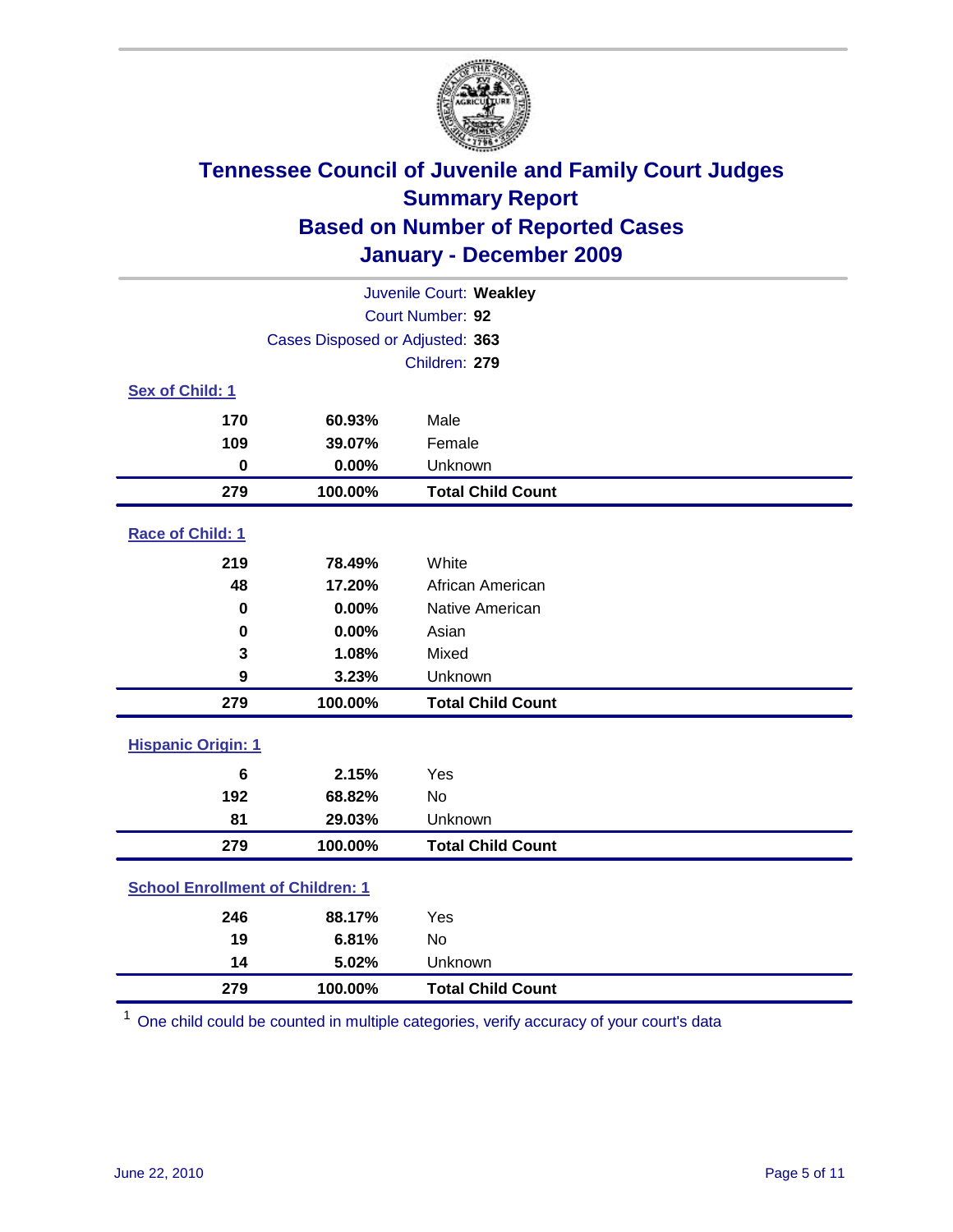

Court Number: **92** Juvenile Court: **Weakley** Cases Disposed or Adjusted: **363** Children: **279**

#### **Living Arrangement of Child at Time of Referral: 1**

| 279 | 100.00%  | <b>Total Child Count</b>     |
|-----|----------|------------------------------|
| 3   | 1.08%    | Other                        |
| 21  | 7.53%    | Unknown                      |
| 2   | 0.72%    | Independent                  |
| 0   | $0.00\%$ | In an Institution            |
| 0   | $0.00\%$ | In a Residential Center      |
| 0   | 0.00%    | In a Group Home              |
| 7   | 2.51%    | With Foster Family           |
| 0   | 0.00%    | With Adoptive Parents        |
| 30  | 10.75%   | <b>With Relatives</b>        |
| 22  | 7.89%    | With Father                  |
| 135 | 48.39%   | With Mother                  |
| 13  | 4.66%    | With Mother and Stepfather   |
| 4   | 1.43%    | With Father and Stepmother   |
| 42  | 15.05%   | With Both Biological Parents |
|     |          |                              |

#### **Type of Detention: 2**

| 363 | 100.00%  | <b>Total Detention Count</b> |
|-----|----------|------------------------------|
| 0   | $0.00\%$ | Other                        |
| 352 | 96.97%   | Does Not Apply               |
| 1   | 0.28%    | Unknown                      |
| 0   | 0.00%    | <b>Psychiatric Hospital</b>  |
| 0   | 0.00%    | Jail - No Separation         |
| 0   | $0.00\%$ | Jail - Partial Separation    |
| 0   | $0.00\%$ | Jail - Complete Separation   |
| 6   | 1.65%    | Juvenile Detention Facility  |
| 4   | 1.10%    | Non-Secure Placement         |
|     |          |                              |

<sup>1</sup> One child could be counted in multiple categories, verify accuracy of your court's data

<sup>2</sup> If different than number of Cases (363) verify accuracy of your court's data.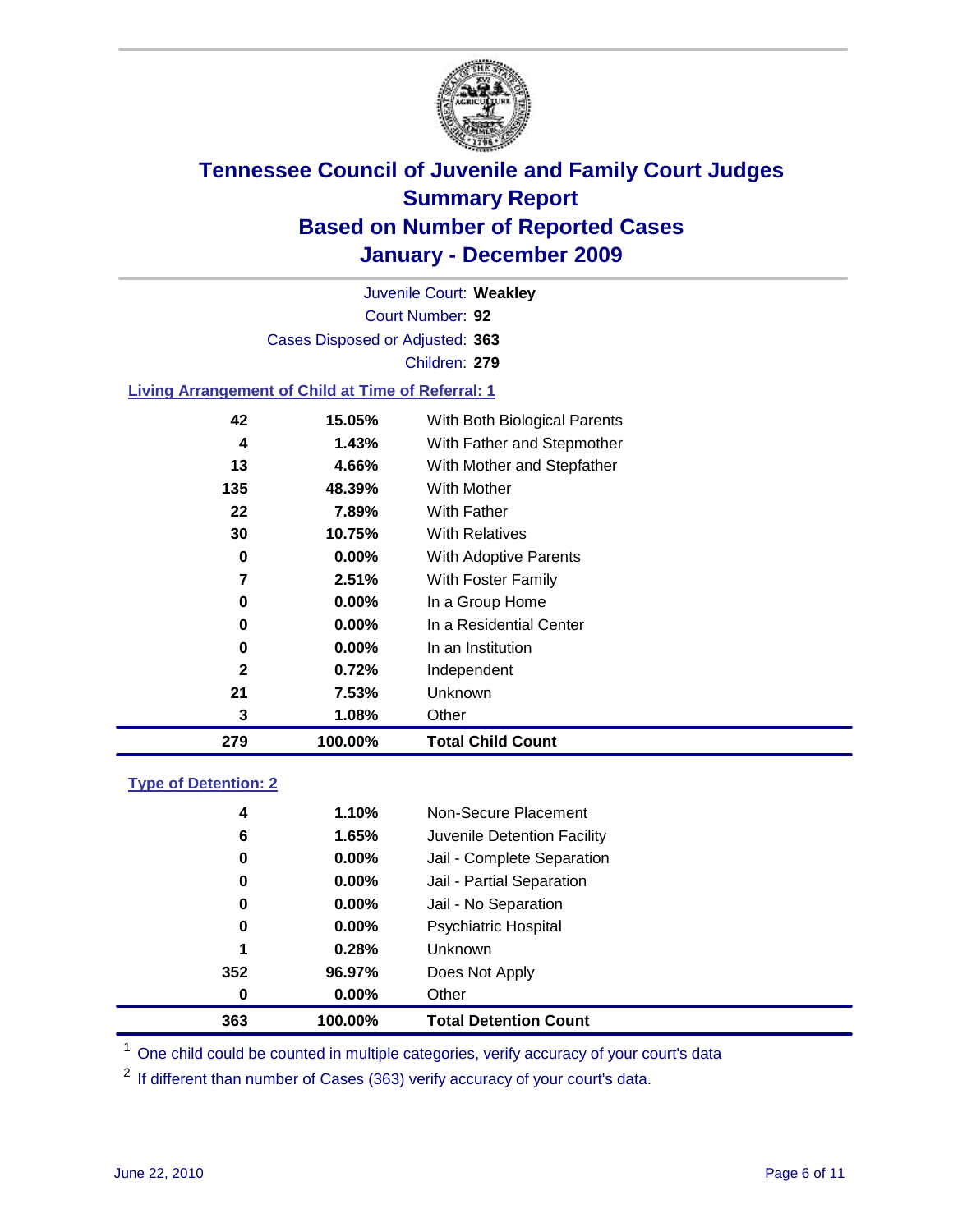

|                                                    | Juvenile Court: Weakley         |                                      |  |  |  |
|----------------------------------------------------|---------------------------------|--------------------------------------|--|--|--|
|                                                    | Court Number: 92                |                                      |  |  |  |
|                                                    | Cases Disposed or Adjusted: 363 |                                      |  |  |  |
|                                                    |                                 | Children: 279                        |  |  |  |
| <b>Placement After Secure Detention Hearing: 1</b> |                                 |                                      |  |  |  |
|                                                    | 0.28%                           | Returned to Prior Living Arrangement |  |  |  |
| 1                                                  | 0.28%                           | Juvenile Detention Facility          |  |  |  |
| 0                                                  | 0.00%                           | Jail                                 |  |  |  |
| 0                                                  | 0.00%                           | Shelter / Group Home                 |  |  |  |
| 1                                                  | 0.28%                           | Foster Family Home                   |  |  |  |
| 0                                                  | 0.00%                           | Psychiatric Hospital                 |  |  |  |
| 6                                                  | 1.65%                           | Unknown                              |  |  |  |
| 354                                                | 97.52%                          | Does Not Apply                       |  |  |  |
| $\bf{0}$                                           | 0.00%                           | Other                                |  |  |  |
| 363                                                | 100.00%                         | <b>Total Placement Count</b>         |  |  |  |
| <b>Intake Actions: 2</b>                           |                                 |                                      |  |  |  |
|                                                    |                                 |                                      |  |  |  |
| 373                                                | 89.88%                          | <b>Petition Filed</b>                |  |  |  |
| 3                                                  | 0.72%                           | <b>Motion Filed</b>                  |  |  |  |
| 20                                                 | 4.82%                           | <b>Citation Processed</b>            |  |  |  |
| 0                                                  | 0.00%                           | Notification of Paternity Processed  |  |  |  |
| 15                                                 | 3.61%                           | Scheduling of Judicial Review        |  |  |  |
| 0                                                  | 0.00%                           | Scheduling of Administrative Review  |  |  |  |
| 0                                                  | 0.00%                           | Scheduling of Foster Care Review     |  |  |  |
| 1                                                  | 0.24%                           | Unknown                              |  |  |  |
| 0                                                  | 0.00%                           | Does Not Apply                       |  |  |  |
| 3                                                  | 0.72%                           | Other                                |  |  |  |
| 415<br>100.00%<br><b>Total Intake Count</b>        |                                 |                                      |  |  |  |

<sup>1</sup> If different than number of Cases (363) verify accuracy of your court's data.

<sup>2</sup> If different than number of Referral Reasons (415), verify accuracy of your court's data.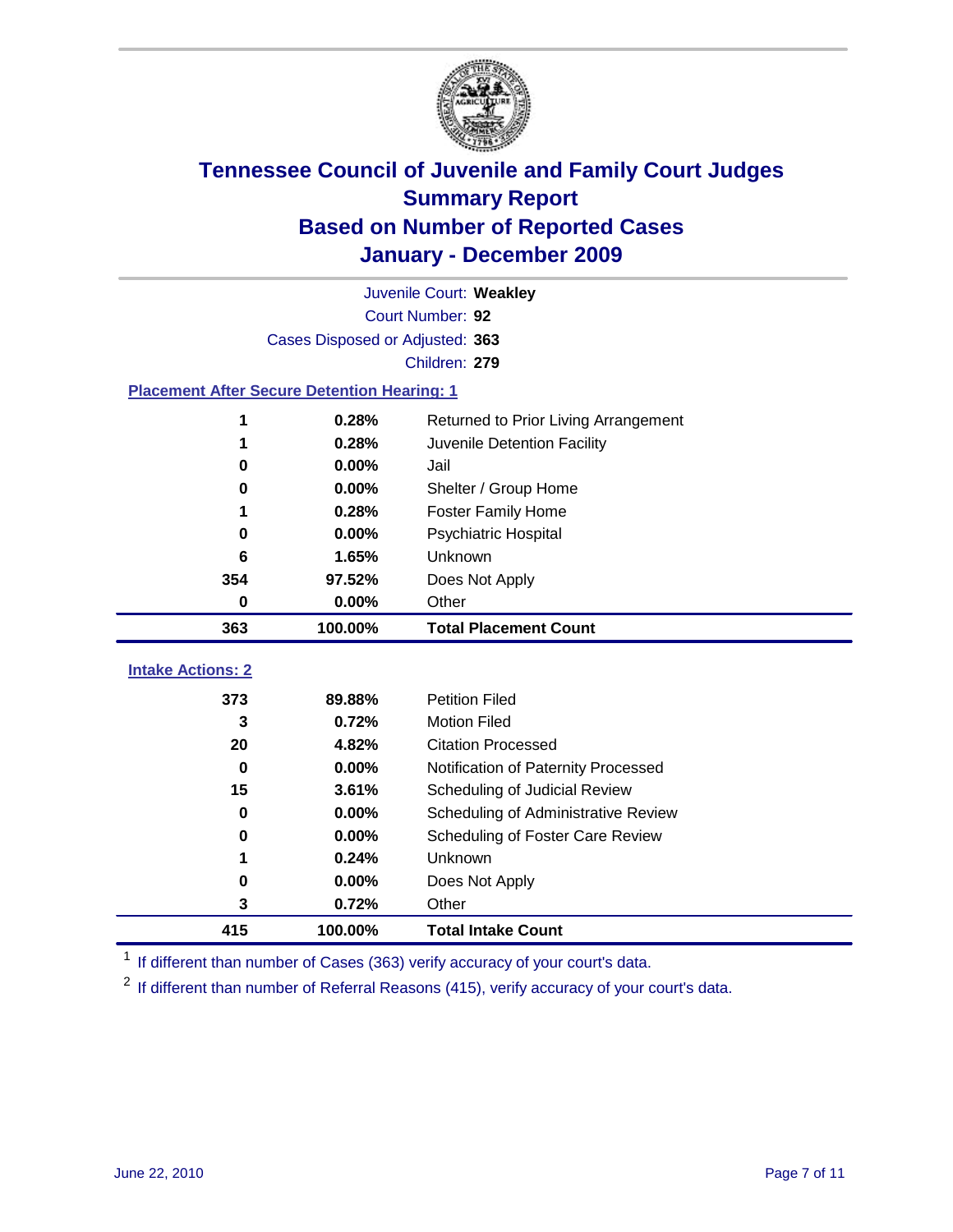

Court Number: **92** Juvenile Court: **Weakley** Cases Disposed or Adjusted: **363** Children: **279**

### **Last Grade Completed by Child: 1**

| $\mathbf{2}$                            | 0.72%   | Too Young for School         |  |
|-----------------------------------------|---------|------------------------------|--|
| 0                                       | 0.00%   | Preschool                    |  |
| 13                                      | 4.66%   | Kindergarten                 |  |
| 8                                       | 2.87%   | 1st Grade                    |  |
| 6                                       | 2.15%   | 2nd Grade                    |  |
| 8                                       | 2.87%   | 3rd Grade                    |  |
| 12                                      | 4.30%   | 4th Grade                    |  |
| 12                                      | 4.30%   | 5th Grade                    |  |
| 17                                      | 6.09%   | 6th Grade                    |  |
| 17                                      | 6.09%   | 7th Grade                    |  |
| 34                                      | 12.19%  | 8th Grade                    |  |
| 37                                      | 13.26%  | 9th Grade                    |  |
| 28                                      | 10.04%  | 10th Grade                   |  |
| 18                                      | 6.45%   | 11th Grade                   |  |
| $\mathbf 2$                             | 0.72%   | 12th Grade                   |  |
| 1                                       | 0.36%   | Non-Graded Special Ed        |  |
| $\overline{2}$                          | 0.72%   | <b>GED</b>                   |  |
| 1                                       | 0.36%   | Graduated                    |  |
| 15                                      | 5.38%   | <b>Never Attended School</b> |  |
| 46                                      | 16.49%  | Unknown                      |  |
| 0                                       | 0.00%   | Other                        |  |
| 279                                     | 100.00% | <b>Total Child Count</b>     |  |
| <b>Enrolled in Special Education: 1</b> |         |                              |  |

|  |  | <b>Enrolled in Special Education: 1</b> |  |
|--|--|-----------------------------------------|--|
|  |  |                                         |  |
|  |  |                                         |  |

| 279 | 100.00% | <b>Total Child Count</b> |
|-----|---------|--------------------------|
| 229 | 82.08%  | Unknown                  |
| 44  | 15.77%  | No                       |
| 6   | 2.15%   | Yes                      |

One child could be counted in multiple categories, verify accuracy of your court's data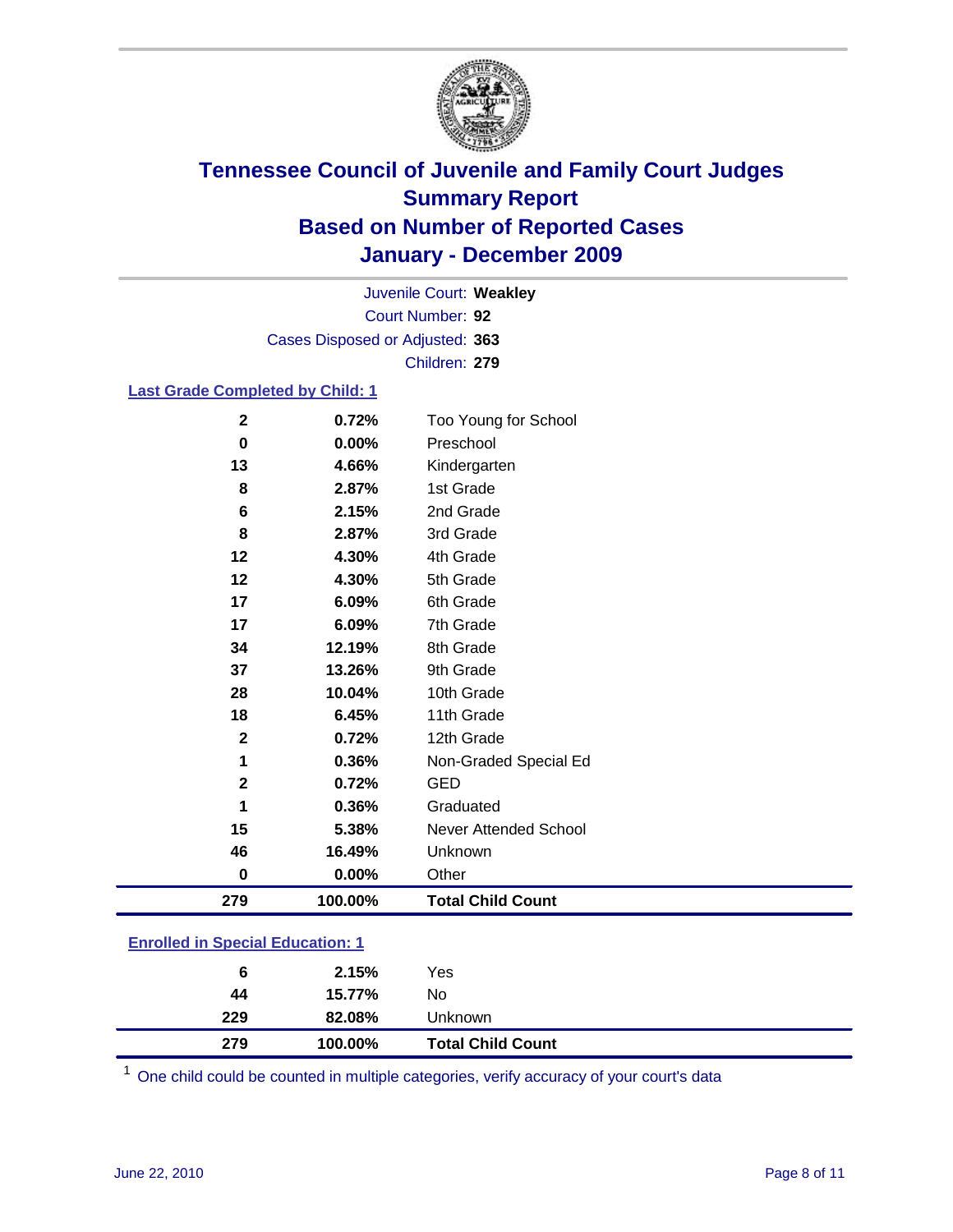

|                              |                                 | Juvenile Court: Weakley   |
|------------------------------|---------------------------------|---------------------------|
|                              |                                 | Court Number: 92          |
|                              | Cases Disposed or Adjusted: 363 |                           |
|                              |                                 | Children: 279             |
| <b>Action Executed By: 1</b> |                                 |                           |
| 365                          | 87.95%                          | Judge                     |
| 1                            | 0.24%                           | Referee                   |
| 47                           | 11.33%                          | <b>YSO</b>                |
| $\mathbf{2}$                 | 0.48%                           | Other                     |
| 0                            | $0.00\%$                        | Unknown                   |
| 415                          | 100.00%                         | <b>Total Action Count</b> |

### **Formal / Informal Actions: 1**

| 72  | 17.35%   | Dismissed                                        |
|-----|----------|--------------------------------------------------|
| 3   | 0.72%    | Retired / Nolle Prosequi                         |
| 127 | 30.60%   | <b>Complaint Substantiated Delinquent</b>        |
| 27  | 6.51%    | <b>Complaint Substantiated Status Offender</b>   |
| 14  | 3.37%    | <b>Complaint Substantiated Dependent/Neglect</b> |
| 0   | 0.00%    | <b>Complaint Substantiated Abused</b>            |
| 0   | $0.00\%$ | <b>Complaint Substantiated Mentally III</b>      |
| 118 | 28.43%   | Informal Adjustment                              |
| 0   | $0.00\%$ | <b>Pretrial Diversion</b>                        |
| 0   | $0.00\%$ | <b>Transfer to Adult Court Hearing</b>           |
| 0   | 0.00%    | Charges Cleared by Transfer to Adult Court       |
| 21  | 5.06%    | <b>Special Proceeding</b>                        |
| 25  | 6.02%    | <b>Review Concluded</b>                          |
| 5   | 1.20%    | Case Held Open                                   |
| 3   | 0.72%    | Other                                            |
| 0   | $0.00\%$ | <b>Unknown</b>                                   |
| 415 | 100.00%  | <b>Total Action Count</b>                        |

<sup>1</sup> If different than number of Referral Reasons (415), verify accuracy of your court's data.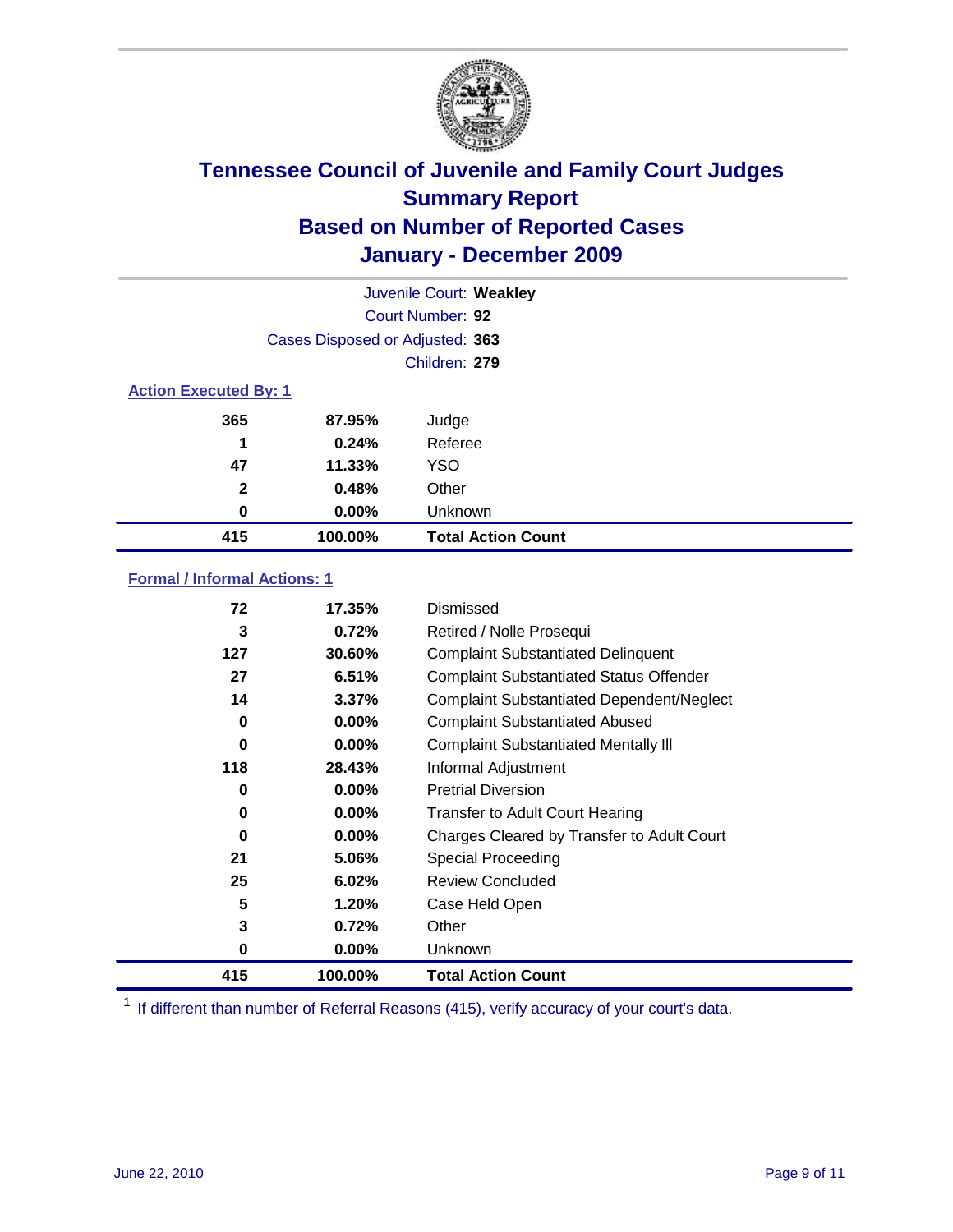

|                       |                                 | Juvenile Court: Weakley                               |
|-----------------------|---------------------------------|-------------------------------------------------------|
|                       |                                 | Court Number: 92                                      |
|                       | Cases Disposed or Adjusted: 363 |                                                       |
|                       |                                 | Children: 279                                         |
| <b>Case Outcomes:</b> |                                 | There can be multiple outcomes for one child or case. |
| 71                    | 9.23%                           | <b>Case Dismissed</b>                                 |
| 0                     | 0.00%                           | Case Retired or Nolle Prosequi                        |
| 110                   | 14.30%                          | Warned / Counseled                                    |
| $\mathbf{2}$          | 0.26%                           | <b>Held Open For Review</b>                           |
| 72                    | 9.36%                           | Supervision / Probation to Juvenile Court             |
| 4                     | 0.52%                           | <b>Probation to Parents</b>                           |
| 1                     | 0.13%                           | Referral to Another Entity for Supervision / Service  |
| 17                    | 2.21%                           | Referred for Mental Health Counseling                 |
| 6                     | 0.78%                           | Referred for Alcohol and Drug Counseling              |
| 3                     | 0.39%                           | <b>Referred to Alternative School</b>                 |
| 1                     | 0.13%                           | Referred to Private Child Agency                      |
| 1                     | 0.13%                           | Referred to Defensive Driving School                  |
| 20                    | 2.60%                           | Referred to Alcohol Safety School                     |
| 17                    | 2.21%                           | Referred to Juvenile Court Education-Based Program    |
| 0                     | 0.00%                           | Driver's License Held Informally                      |
| 0                     | 0.00%                           | <b>Voluntary Placement with DMHMR</b>                 |
| 0                     | 0.00%                           | <b>Private Mental Health Placement</b>                |
| 0                     | 0.00%                           | <b>Private MR Placement</b>                           |
| 0                     | 0.00%                           | Placement with City/County Agency/Facility            |
| 3                     | 0.39%                           | Placement with Relative / Other Individual            |
| 44                    | 5.72%                           | Fine                                                  |
| 22                    | 2.86%                           | <b>Public Service</b>                                 |
| 34                    | 4.42%                           | Restitution                                           |
| 0                     | 0.00%                           | <b>Runaway Returned</b>                               |
| 8                     | 1.04%                           | No Contact Order                                      |
| 0                     | 0.00%                           | Injunction Other than No Contact Order                |
| 27                    | 3.51%                           | <b>House Arrest</b>                                   |
| 32                    | 4.16%                           | <b>Court Defined Curfew</b>                           |
| 1                     | 0.13%                           | Dismissed from Informal Adjustment                    |
| 1                     | 0.13%                           | <b>Dismissed from Pretrial Diversion</b>              |
| 0                     | 0.00%                           | Released from Probation                               |
| 0                     | 0.00%                           | <b>Transferred to Adult Court</b>                     |
| 0                     | $0.00\%$                        | <b>DMHMR Involuntary Commitment</b>                   |